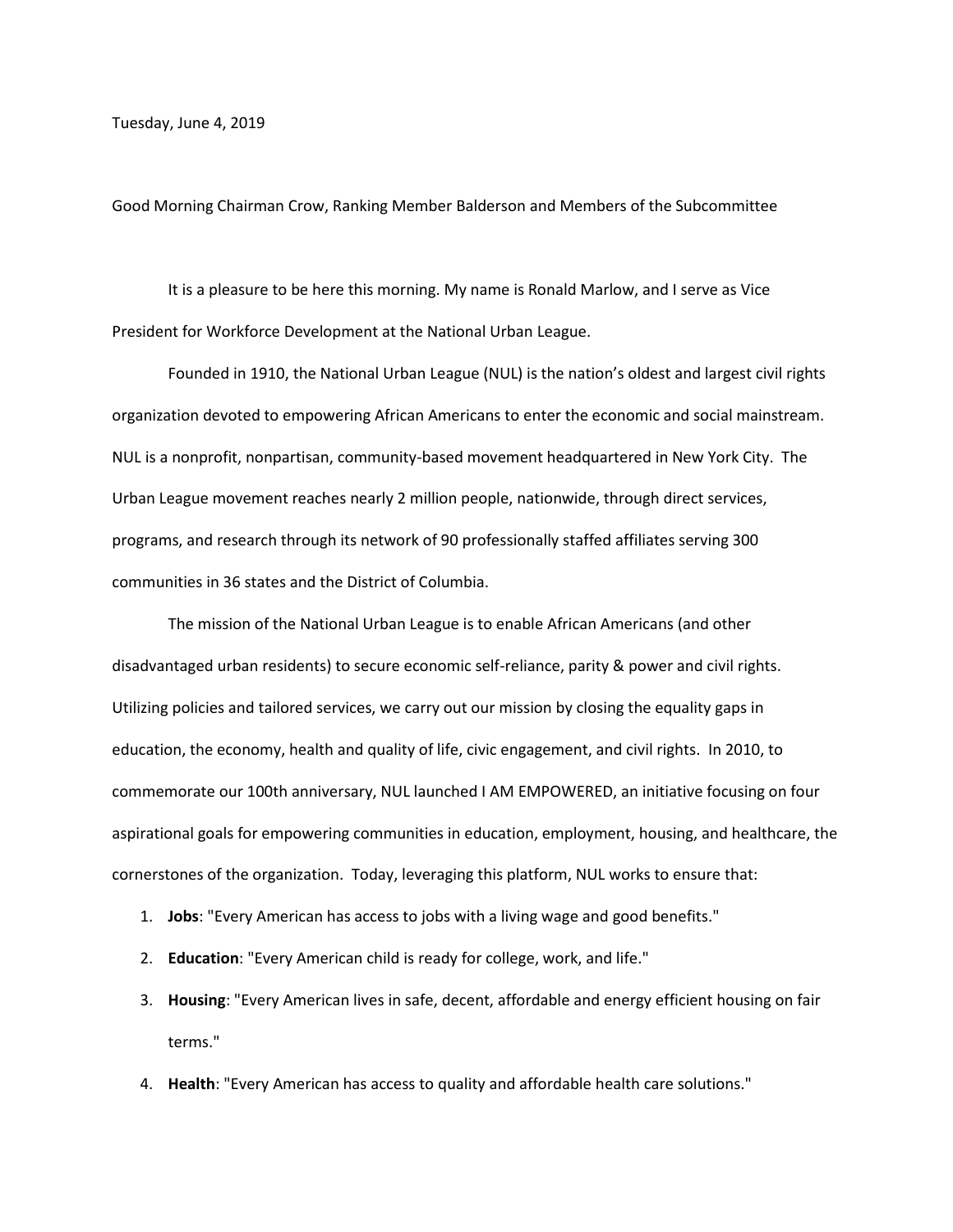Mr. Chairman, as I understand the purpose of this hearing, the Subcommittee is interested in exploring three inter-related topics:

- 1. he so-called "skills gap," and the challenges the skill gap create for employers, large and small, but in particular small;
- 2. The changing nature of work and how the changing nature of work will impact current and future employees; and,
- 3. The role of Apprenticeships in meeting the existing and evolving demand for workers

It is this last topic which compels my participation in this morning's hearing; however, please note that as the Subcommittee explores the other matters, it is my hope that you will continue to involve the National Urban League especially as the Subcommittee seeks to bring forward public policy responses to meet and overcome the challenges associated with investing in this country's most important economic asset – its citizens, and maintaining (and yes, improving) the environment for continued economic growth and expansion.

## **History of Apprenticeships:**

 $\overline{\phantom{a}}$ 

According to the Encyclopedia of Britannica, the practice of "apprenticeship"<sup>1</sup> can be traced back to ancient Egypt and Babylon. In these countries, training in craft skills was organized to maintain an adequate number of craftsmen. In fact, the Code of Hammurabi of Babylon required artisans to teach their crafts to the next generation. In Rome, craftsmen began to organize into independent collegia intended to uphold the standards of their trades. Craft guilds emerged in the 13th century in Western Europe. Guild members supervised the product quality, methods of production, and work conditions for

<sup>&</sup>lt;sup>1</sup> See<https://www.britannica.com/topic/apprenticeship>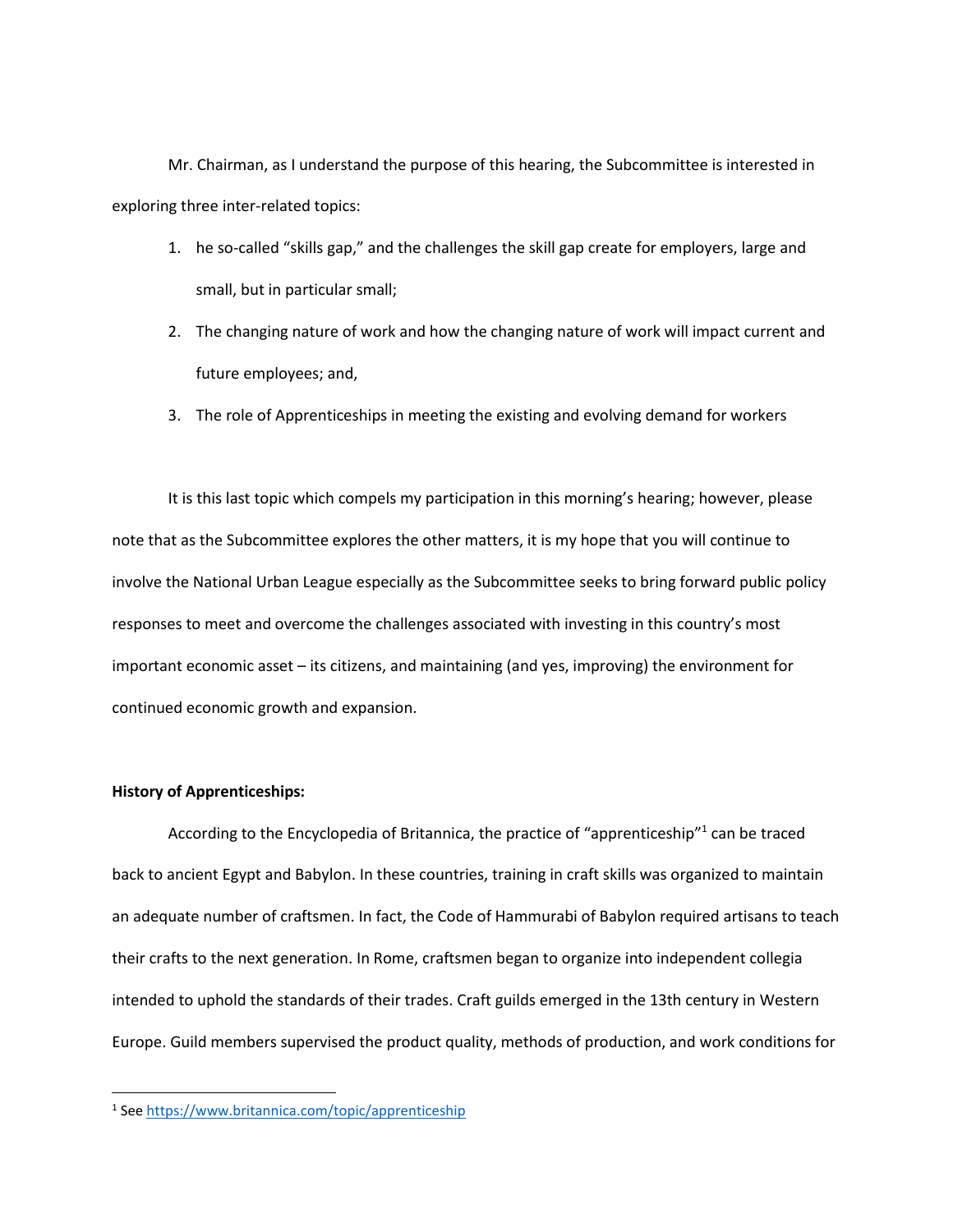each occupational group in a town. Master craftsmen controlled the guilds. Recruits entered the guilds after completing training as an apprentice.

Over time, local governments were forced to contend with the exclusionary practices of the guilds, whose members could monopolize their trades in each town. Guilds could levy high fees against outsiders to prevent them from entering a trade. Guilds restricted access to apprenticeships with preference given to the sons of guild members or the sons of wealthy acquaintances. In response, the English government defined the conditions of apprenticeship with the Statute of Artificers of 1563. This statute sought to limit exclusionary practices and to ensure adequate labor. Apprenticeship, in the form of indentured apprenticeship existed in colonial America.

As the industrial revolution took hold and assembly-line methods of production, which increased efficiency, expanded the number of unskilled or semiskilled jobs, the rise of such jobs was incompatible with the time required to complete apprentices

In 1911, the first legislation in the United States to promote an organized system of apprenticeship was enacted in Wisconsin. The law placed apprenticeship under the jurisdiction of an industrial commission and this followed the enactment of state legislation requiring all apprentices to attend classroom instruction for a set number of hours per week. In the 1920s, national employer and labor organizations, educators, and government officials began a concerted effort to bring about a national, uniform apprenticeship system. The effort led in 1934 to the participation of the Federal Government in the national promotion of apprenticeshiph, and in 1937, the creation of the Bureau of Apprenticeship and Training<sup>2</sup> within the U.S. Department of Labor. Today, the system of registered apprenticeship is available in each of the 50 states through a combination of federal and local (state) responsibility. In about one-half of the states, registered apprenticeship is governed by a State

 $\overline{\phantom{a}}$ 

<sup>2</sup> No the Office of Apprenticeship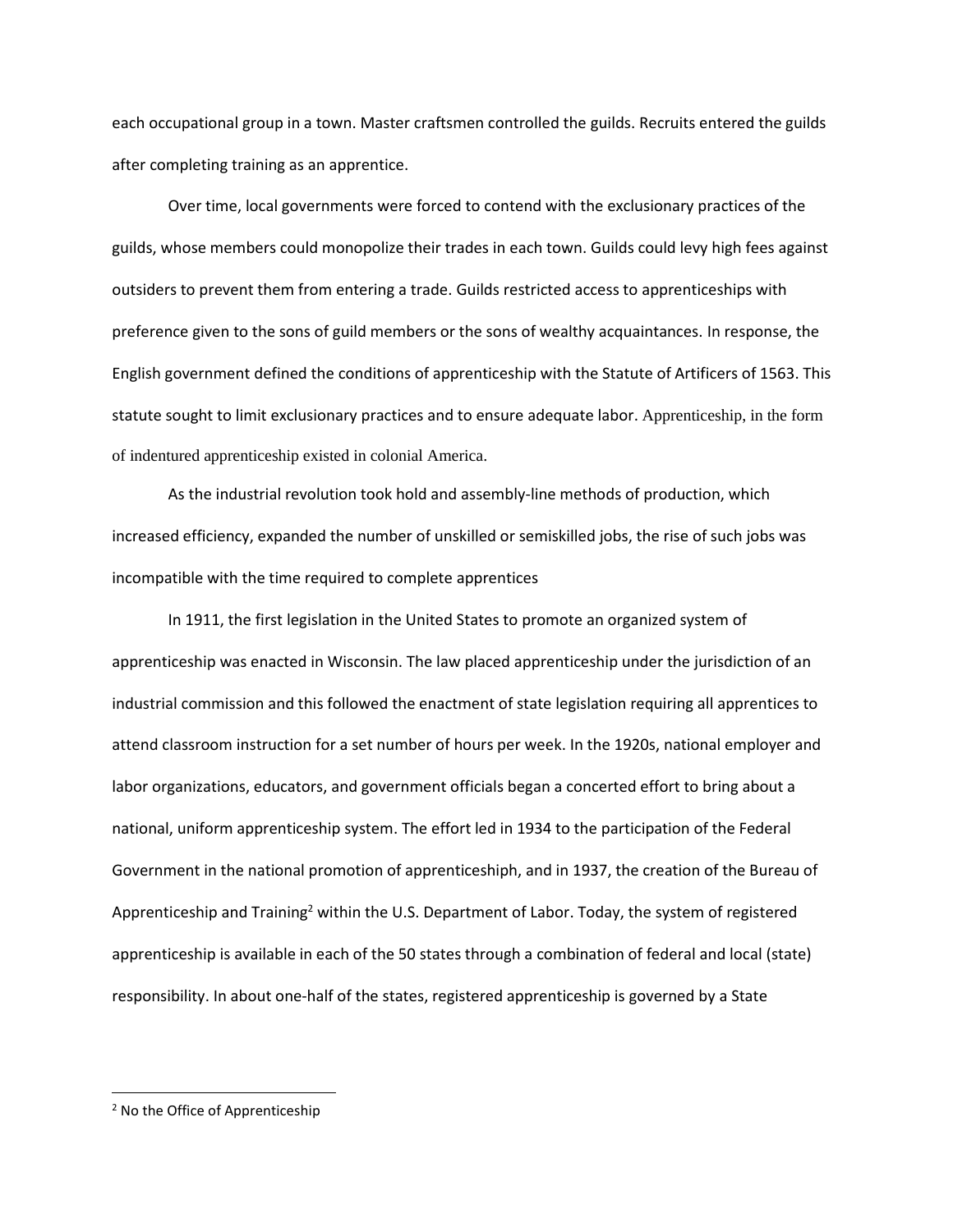Apprenticeship Agency (SAA); and, in the other half, registered apprenticeship is governed via the Department of Labor's Office of Apprenticeship.

### **Opportunities:**

For much of the 80+ year history of registered apprenticeship has been the province of the skilled trades and a few other industries. As such, the number of registered apprentices has remained fairly constant over the years. However, the demand for a viable source of labor and increasing pressures to remain economically competitive, from a global perspective, have spurred a renewed interest in the apprenticeship model.

The Obama Administration, in recognition of these twin challenges, launched a concerted effort to understand how western European countries have used the apprenticeship model both to respond to a need for industry access to labor and individual's desires to enter into the labor market successfully. These efforts led to the Administration placing an emphasis on promoting registered apprenticeship to industries for whom it remained a foreign (and thus risky) concept and making investments, in partnership with the Congress, to invest in expanding participation both by way of incentivizing state and local action, industry participation and other "access to opportunity" efforts.

And while public commentary seeks to identify the any number of ways in which the Trump Administration has differed from the Obama Administration relative to policy initiatives, apprenticeship represents one policy area in which Presidents Obama and Trump have found common ground, at least with respect to strategy even if differences have appeared by way of tactics.

In 2017, President Trump took executive action that led to the formation of a Task Force on Apprenticeship Expansion, whose was to "identify strategies and proposals to promote apprenticeships, especially in sectors where apprenticeship programs are insufficient."<sup>3</sup> In May of 2018, the Task Force

 $\overline{\phantom{a}}$ 

<sup>&</sup>lt;sup>3</sup> See<https://www.dol.gov/apprenticeship/task-force.htm>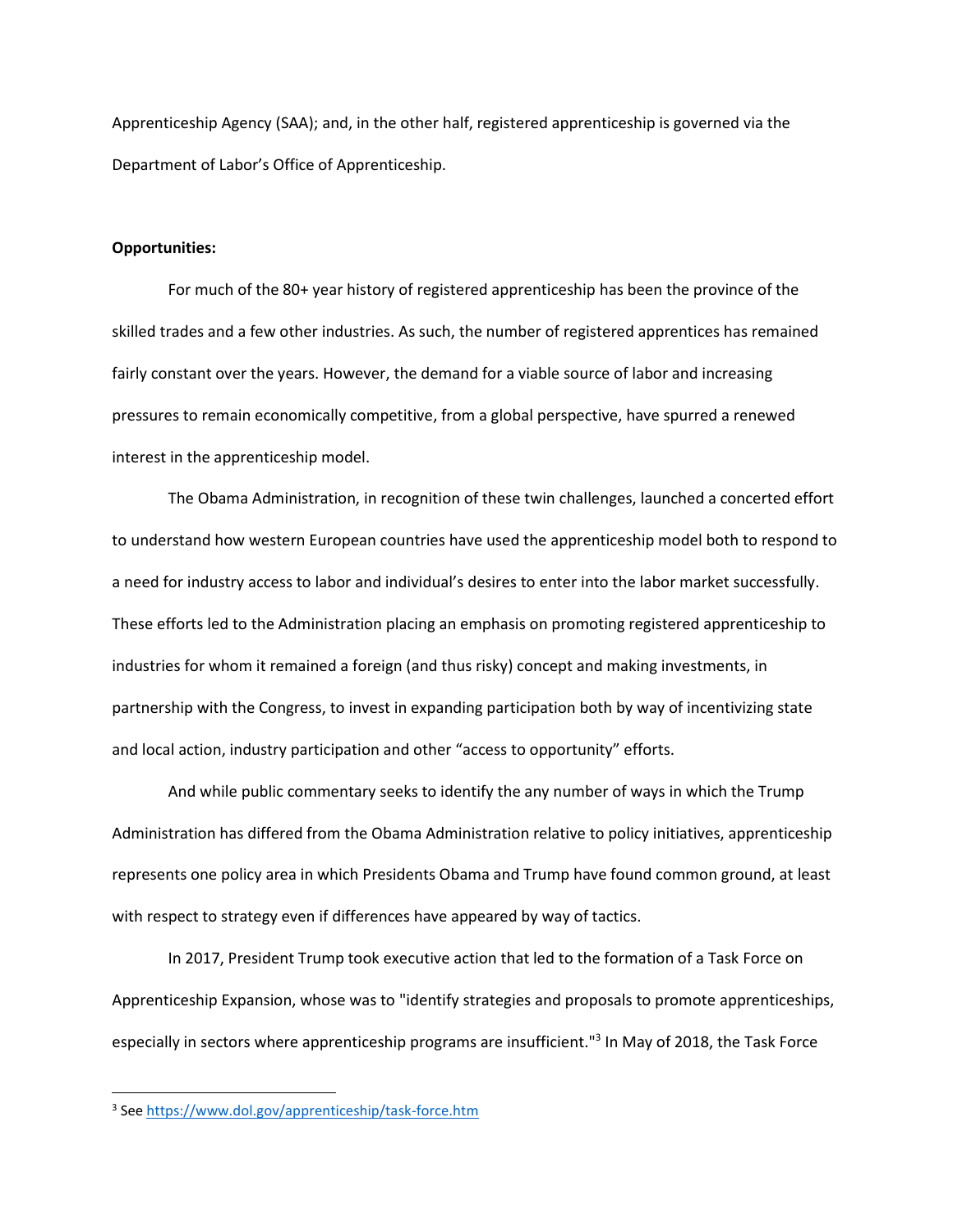submitted final recommendations to the President. The final report and recommendations supported the creation of an Industry-recognized Apprenticeship Program or IRAP, which as its name implies, would rely on industry trade organizations to take on the responsibility of sponsoring of designing and implementing industry led apprenticeship programs that would operate parallel to the registered apprenticeship system but that would also be free from the regulatory requirements that undergird the operation of the registered apprenticeship system. Thus, the industry-recognized apprenticeship system would be largely self-regulating, and, presumably, more nimbly responsive to industry and occupation needs.

### **The National Urban League and Apprenticeship**

In September of 2016, the United States Department of Labor awarded a contract to the National Urban League. The National Urban League, performing as an Equity Contractor, is working to promote access and opportunity within registered apprenticeships to women, African Americans and other populations who have historically been under-represented among the ranks of apprentices. In this role, the National Urban League, working with 12 of its Urban League Affiliates and the Multicultural Media, Telecom and Internet Council has recruited over 1,000 individuals into registered apprenticeship, pre-apprenticeship and preparatory training opportunities. These individuals have joined programs operating across a number of occupations in the following industries: construction, telecommunications, information technology, manufacturing, transportation, and healthcare.

The National Urban League was a named member of the Task Force on Apprenticeship Expansion. We were proud to have pushed for recommendations that urged the Secretary of Labor to take meaningful steps to update and improve the system of registered apprenticeship even as it embraced the IRAP model. The legacy system has served the country well; and, while it may be in need of refinements in response to well-intended industry constructive criticisms as to how it could better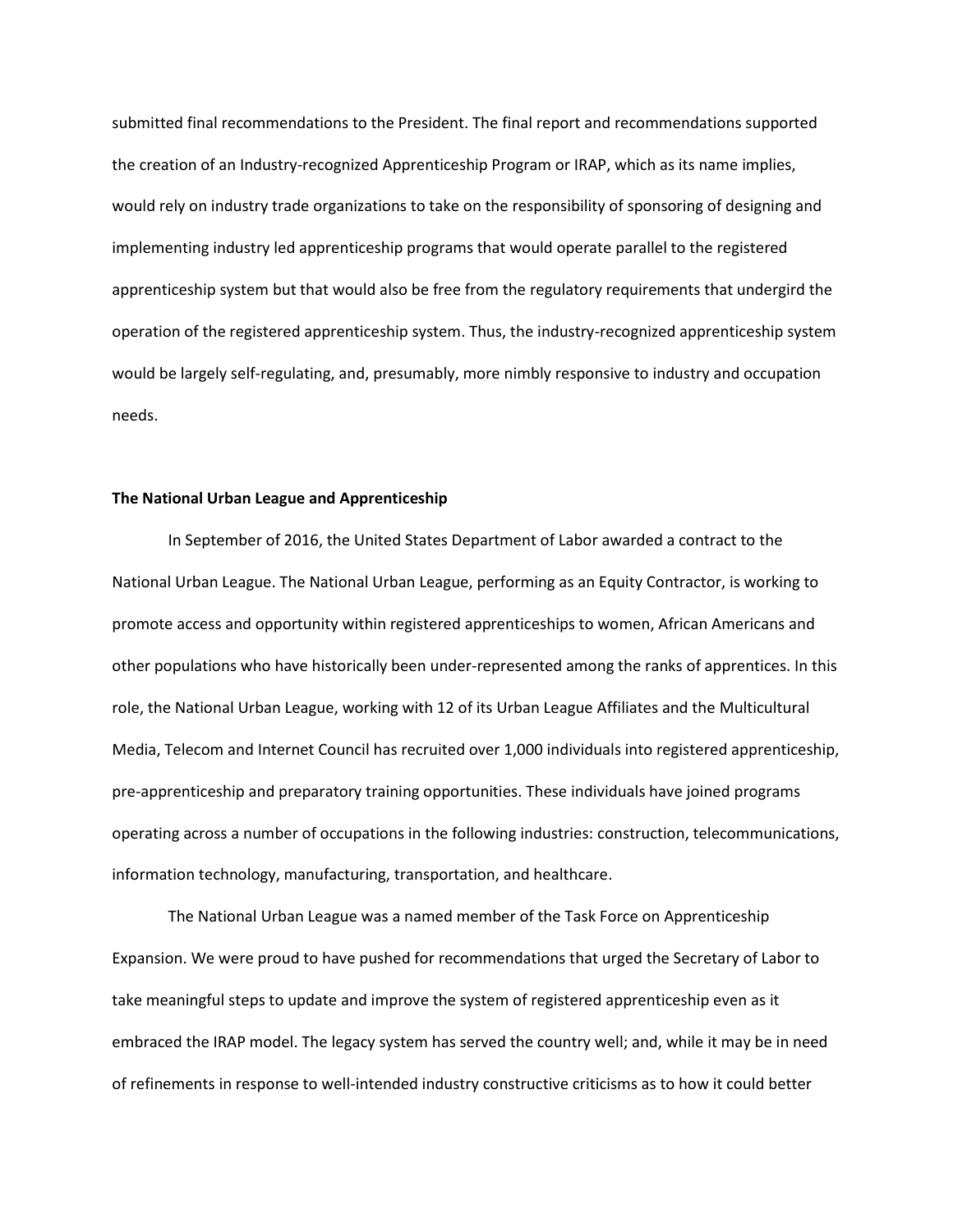meet industry and occupation needs, no one should interpret the advent of the new system as abandonment of the legacy system.

Additionally, the National Urban League is proud of its role in encouraging the Department of Labor to develop clear and expectations and policy dictates relative to economic and safety protections to be afforded apprentices and expectations of access and equal opportunity to be afforded to all individuals in particular women and persons of color.

### **Lessons Learned:**

The apprenticeship model has been and can continue to be a viable, alternative means of affording access to educational and skills training that leads to employment, this is especially true for individuals for whom higher education is neither a necessary nor a viable path to the labor market. The fact that both the Obama and Trump administrations have embraced apprenticeship as an effective strategy to meet industries' needs is proof of apprenticeships' continuing viability.

The registered apprenticeship model would benefit from a single system of common and shared expectations and requirements relative to registering an apprenticeship program. Companies that operate regionally and/or nationally have rightfully identified that local (i.e. – state) licensing requirements, which differ from state to state introduce a degree of uncertainty and additional administrative burden to operating registered apprenticeships across their regional and/or national footprints. It is my understanding that, in response to this challenge and consistent with a Task Force recommendation relative to improving the legacy system, the Secretary of Labor and/or his appropriate designees have initiated discussions with the National Governors Association to explore how commonality in state requirements might be achieved.

History has demonstrated that self-regulation is likely to lead to practices that exclude various populations. I need not call into question the history of challenges encountered by women and persons